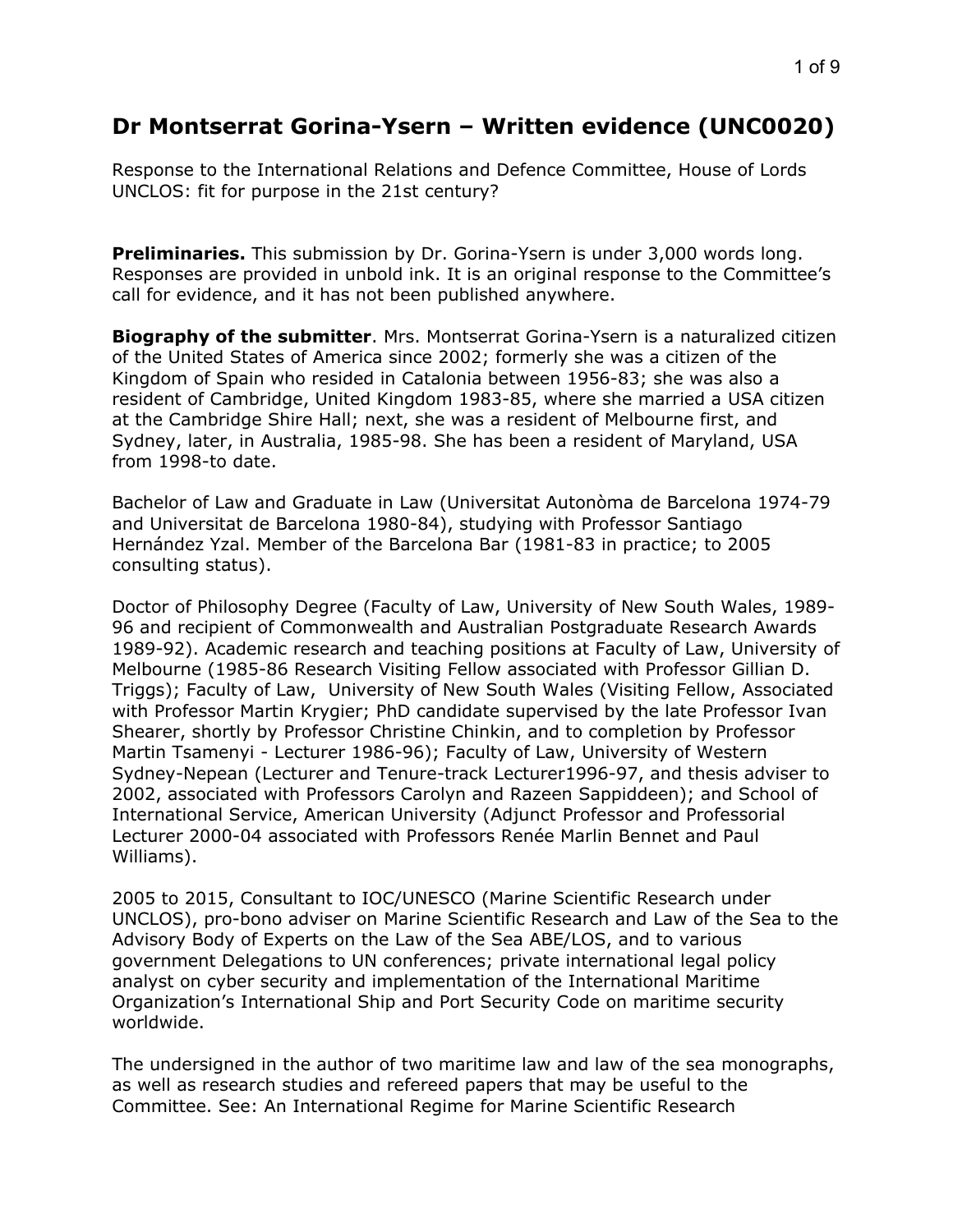[<https://brill.com/view/title/14020> reviewed by Dr. Nele Matz in the Max Planck Yearbook of United Nationsl Law 2005,

https://www.mpil.de/files/pdf2/mpunyb\_bookreviews\_9\_697\_704.pdf]; Defense Aspects of Marine Scientific Research [with Professor Martin Tsamenyi, [https://www.tandfonline.com/doi/abs/10.1080/07266472.1997.10878495\]](https://www.tandfonline.com/doi/abs/10.1080/07266472.1997.10878495) cited in 2017 by Efthymios Papastavridis in a US Naval War College Naval War College

publication [https://digital-](https://digital-commons.usnwc.edu/cgi/viewcontent.cgi?article=1712&context=ils)

[commons.usnwc.edu/cgi/viewcontent.cgi?article=1712&context=ils;](https://digital-commons.usnwc.edu/cgi/viewcontent.cgi?article=1712&context=ils) Gorina-Ysern, [https://www.asil.org/insights/volume/7/issue/22/legal-issues-raised-profitable](https://www.asil.org/insights/volume/7/issue/22/legal-issues-raised-profitable-biotechnology-development-through-marine)[biotechnology-development-through-marine](https://www.asil.org/insights/volume/7/issue/22/legal-issues-raised-profitable-biotechnology-development-through-marine); Gorina-Ysern and Ms. Aurora Mateos, [https://www.asil.org/insights/volume/14/issue/8/climate-change-and-guidelines](https://www.asil.org/insights/volume/14/issue/8/climate-change-and-guidelines-argo-profiling-float-deployment-high-seas)[argo-profiling-float-deployment-high-seas.](https://www.asil.org/insights/volume/14/issue/8/climate-change-and-guidelines-argo-profiling-float-deployment-high-seas)

Presently, Founder and President, Healthy Children-Healthy Oceans Foundation since 2006, a non-stock and not-for profit corporation registered in the US, with a US Patent and Trademark Office registered mark in the main Registry, engaged in charitable, educational, and capacity building awareness projects in the US and elsewhere.

The undersigned is also an accredited (Australia 1987) and certified (Maryland 2007) Spanish language court interpreter and translator; and a certified digital filmmaker by Boston University (2014), providing professional services as Montserrat Gorina-Ysern, LLC (woman-owned registered in Maryland USA).

**Reason for submitting evidence.** To the extent of her familiarity with the field of inquiry, the undersigned is guided by a professional desire to assist the Committee in reaching effective and sensible responses in its assessment. She conveys best wishes to the distinguished members of the House of Lords International Relations and Defense Committee of the United Kingdom Parliament.

# **General**

# **1. What have been the main successes and accomplishments of UNCLOS over the past 40 years?**

UNCLOS is built on the provisions of the 1958 Geneva Conventions on the law of the sea. These provide a customary international law solid foundation to UNCLOS. Additionally, the global rate of ratification and accession since UNCLOS was adopted in 1982 would indicate its provisions satisfy the needs of States Parties. The USA, not being a party and having congressional obstacles to accession, nonetheless, was a main player during the preparatory conferences, and abides by UNCLOS provisions - with some exceptions for deep seabed mining. Aside from the saber rattling in the South China Seas, the insecurity posed by piracy in some regions, and some notorious or lingering disputes (Faulklands/Malvinas; Aegean Sea) there has been no major international conflict that ITLOS or the ICJ were unable to resolve by application of UNCLOS provisions.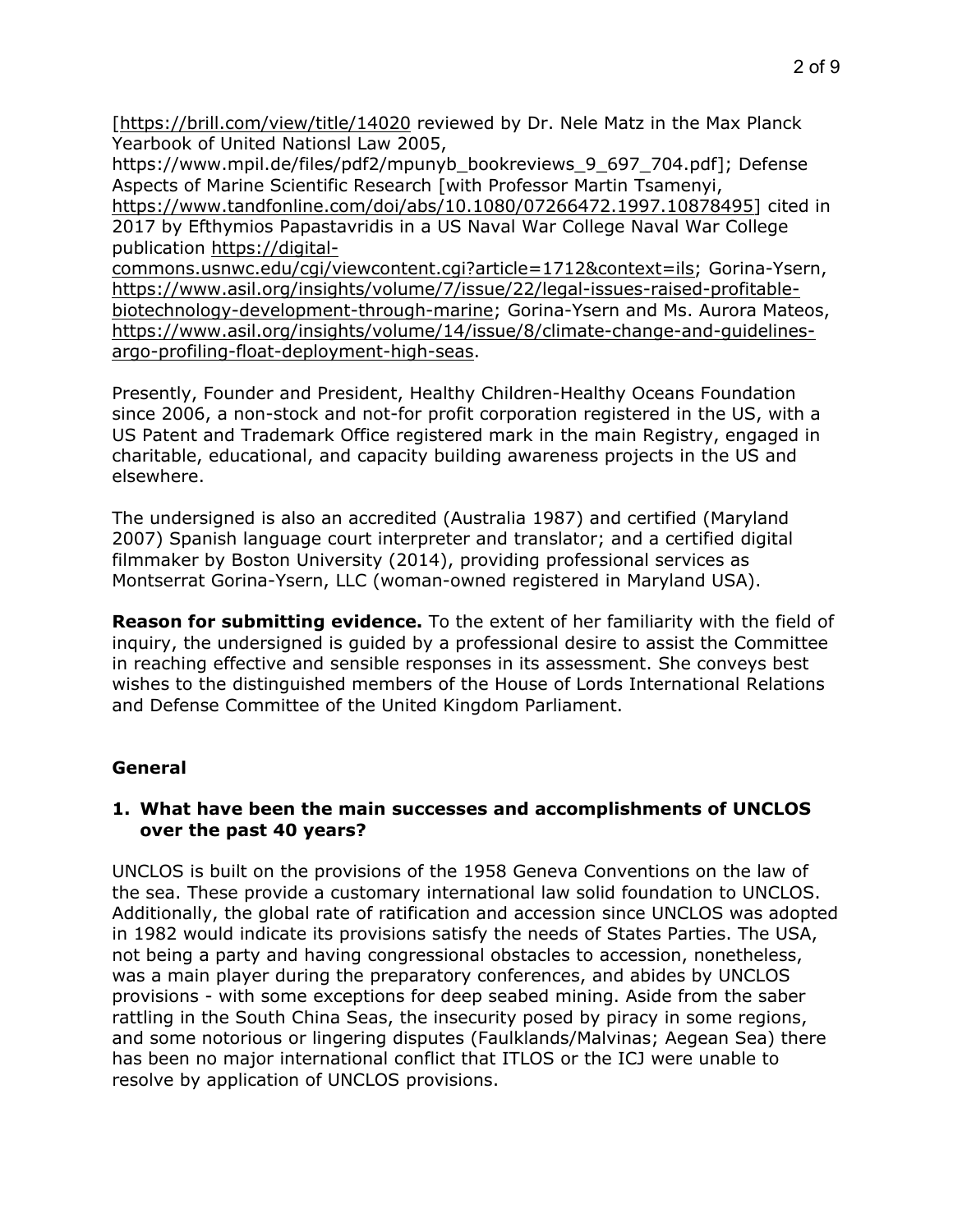## **2. Which countries are the key international actors influencing the international law of the sea? What are their approaches towards UNCLOS?**

In terms of outreach, the UK exerts a unique influence on 2.5 billion people around the globe.

Historical maritime powers and States with rich technological and scientific infrastructures in Europe, Russia, China, South East Asia, Indian Sub-continent, Australia/New Zealand, South America, Mexico, Canada and the USA exert considerable influence on the development of the law of the sea at the UN.

However, it is fair to say that since the entry into force of UNCLOS in 1994, States have organized around issues within the UN system and in regional organizations. There are very powerful groups, including G-77 whose reputation and force in numbers have changed the discourse in very significant ways.

Economic lobbying is an important force to reckon with, as different industries compete on the UN floor financing/favoring specific policies, and through global, international, regional, national and public opinion campaigns to influence the online-connected public.

## **3. How is UNCLOS enforced and how successful is its enforcement? How successful is dispute resolution under UNCLOS?**

Naval enforcement and civilian enforcement need to be distinguished.

#### **Example of Naval Enforcement:**

The Commander's Handbook on the Law of Naval Operations - used by the U.S. Navy, U.S. Marine Corps, and U.S. Coast Guard:

- 2017th Edition: <https://www.hsdl.org/?view&did=806860>
- As to relevance: [https://www.marines.mil/Portals/1/Publications/MCTP%2011-](https://www.marines.mil/Portals/1/Publications/MCTP%252011-10B%2520(%2520Formerly%2520MCWP%25205-12.1).pdf?ver=2017-07-11-151548-683) [10B%20\(%20Formerly%20MCWP%205-12.1\).pdf?ver=2017-07-11-151548-](https://www.marines.mil/Portals/1/Publications/MCTP%252011-10B%2520(%2520Formerly%2520MCWP%25205-12.1).pdf?ver=2017-07-11-151548-683) [683](https://www.marines.mil/Portals/1/Publications/MCTP%252011-10B%2520(%2520Formerly%2520MCWP%25205-12.1).pdf?ver=2017-07-11-151548-683)
	- With Commentary over certain treaties: [https://www.history.navy.mil/content/history/nhhc/research/library/o](https://www.history.navy.mil/content/history/nhhc/research/library/online-reading-room/title-list-alphabetically/c/commanders-handbook-on-the-law-of-naval-operations.html) [nline-reading-room/title-list-alphabetically/c/commanders-handbook](https://www.history.navy.mil/content/history/nhhc/research/library/online-reading-room/title-list-alphabetically/c/commanders-handbook-on-the-law-of-naval-operations.html)[on-the-law-of-naval-operations.html](https://www.history.navy.mil/content/history/nhhc/research/library/online-reading-room/title-list-alphabetically/c/commanders-handbook-on-the-law-of-naval-operations.html)

#### **Examples of Civilian Enforcement:**

Compliance is achieved through actions by **Flag State, Port State, and Coastal State** authorities and law enforcement services.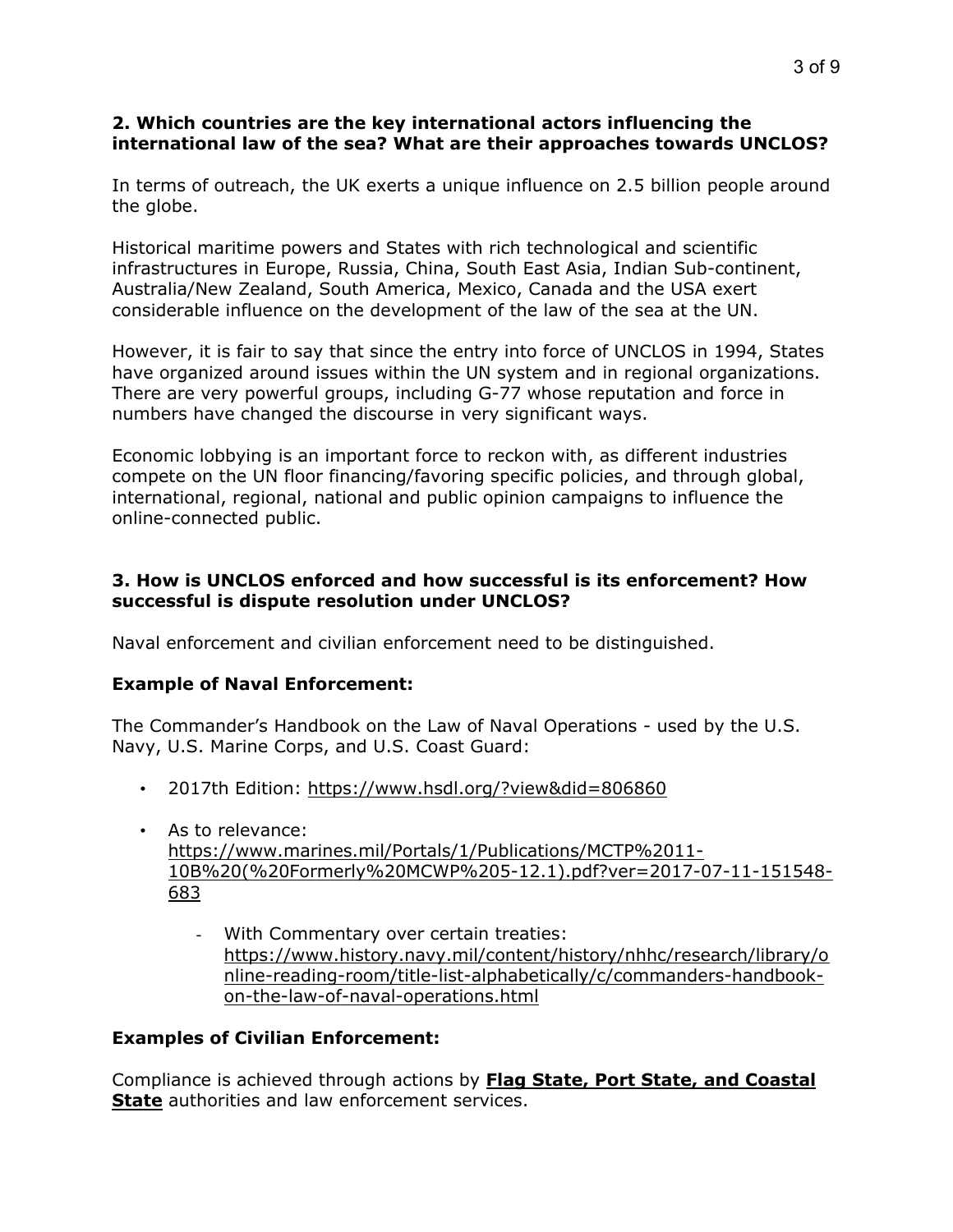See generally: - **Oceans and the Law of the Sea**, Report by the United Nations Secretary-General. It covers the period from 1 September 2020 to 31 August 2021: [https://documents-dds-](https://documents-dds-ny.un.org/doc/UNDOC/GEN/N21/237/46/PDF/N2123746.pdf?OpenElement)

[ny.un.org/doc/UNDOC/GEN/N21/237/46/PDF/N2123746.pdf?OpenElement](https://documents-dds-ny.un.org/doc/UNDOC/GEN/N21/237/46/PDF/N2123746.pdf?OpenElement) [hereinafter 2021 UNSG Report]

2021 UNSG Report para 68. Committee on Fisheries of Food and Agricultural Organization **(FAO)** 2030 Agenda, small-scale and artisanal fisheries, ecosystems approach to fisheries, combatting illegal unreported and unregulated fishing and global and regional fisheries processes. The third meeting of States parties to the Agreement on Port State Measures to Prevent, Deter and Eliminate Illegal, Unreported and Unregulated Fishing.

2021 UNSG Report para 70. International Labor Organization **(ILO)** published guidelines for flag State and port State inspections under the Maritime Labour Convention, 2006.

In the UK, for example, Convention on International Trade in Endangered Species of Wild Fauna and Flora **(CITES)**: https://cites.org/eng/parties/countryprofiles/gb/national-authorities,

## **Regarding Dispute Resolution:**

## **See Statute of the International Court of Justice**

International Court of Justice (ICJ) cases and advisory opinions International Tribunal for the Law of the Sea (ITLOS)

#### **4. What are the other important international agreements and treaties which complement UNCLOS?**

First, he implementation of UNCLOS is carried out within the principles and rules governed by the methodology of public international law.

The **Vienna Convention on the Law of Treaties (1969)** is the most important tool for the integration of UNCLOS within the field [See Vienna Convention on the Law of Treaties

[https://legal.un.org/ilc/texts/instruments/english/conventions/1\\_1\\_1969.pdf\]](https://legal.un.org/ilc/texts/instruments/english/conventions/1_1_1969.pdf).

Serving as specific sources of customary international law of the sea that complement UNCLOS are:

- 1958 Geneva Convention on the High Seas
- 1958 Geneva Convention on the Continental Shelf
- 1994 UNCLOS Implementation Agreement

Additionally, UNCLOS provisions relating to flora and fauna are complemented by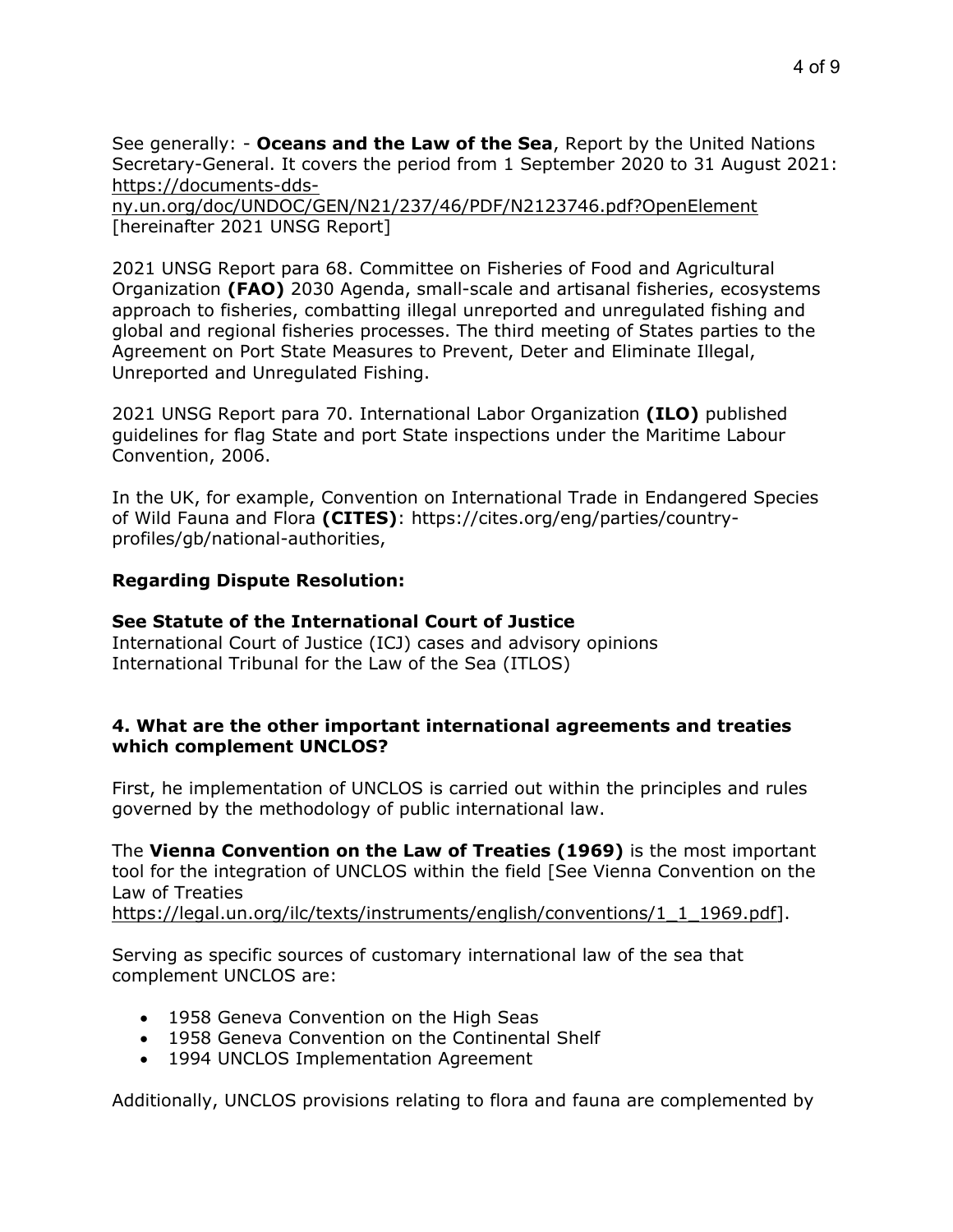the provisions of the 1973 Convention on the International Protection of Endangered Species of Flora and Fauna **(CITES).**

Secondly, UNCLOS provisions are implemented through:

- Municipal laws of State parties
- Private sector agreements
- Bilateral and Regional Agreements

Thirdly, UNCLOS governs a series of activities based on the extraction of flora, fauna, and natural resources, including the genetic properties of certain marine resources. These activities are governed by the following - as well as other complementary legal instruments:

- Paris Convention on the Protection of Industrial Property
- Patent Convention Treaty
- Strasbourg Agreement on International Patent Classification
- Budapest Treaty on the Deposit of Microorganisms for Patent Procedure
- International Convention on the Protection of New Plant Varieties
- European Patent Convention
- Berne Convention for the Protection of Literary and Artistic Works
- Universal Copyright Convention
- Brussels Convention on the Distribution of Program-Carrying Signals Transmitted by Satellite
- Agreement on Trade Related Aspects of Intellectual Property

[See Montserrat Gorina-Ysern, Marine Scientific Research. Overview of major issues, programs, and their objectives. Chapter 8, pp. 127-142 in Routledge Handbook of Ocean Resources and Management, Edited by Hance D. Smith, Juan Luís Suárez de Vivero, and Tundi S. Agardi, 2015

How many of the complementary sources and regimes interact with UNCLOS is the focus of the **Annual Reports of the United Nations Secretary General** where extensive multi-disciplinary references between UNCLOS implementation and other areas of public international law will be found:

- Secretary-General's **bulletin** setting out the Organization of the Office of Legal Affairs: [https://documents-dds-](https://documents-dds-ny.un.org/doc/UNDOC/GEN/N21/015/44/PDF/N2101544.pdf?OpenElement)

[ny.un.org/doc/UNDOC/GEN/N21/015/44/PDF/N2101544.pdf?OpenElement](https://documents-dds-ny.un.org/doc/UNDOC/GEN/N21/015/44/PDF/N2101544.pdf?OpenElement)

- **Oceans and the Law of the Sea**, Report by the United Nations Secretary-General.

It covers the period from 1 September 2020 to 31 August 2021: [https://documents-dds-](https://documents-dds-ny.un.org/doc/UNDOC/GEN/N21/237/46/PDF/N2123746.pdf?OpenElement)

[ny.un.org/doc/UNDOC/GEN/N21/237/46/PDF/N2123746.pdf?OpenElement](https://documents-dds-ny.un.org/doc/UNDOC/GEN/N21/237/46/PDF/N2123746.pdf?OpenElement) [hereinafter 2021 UNSG Report]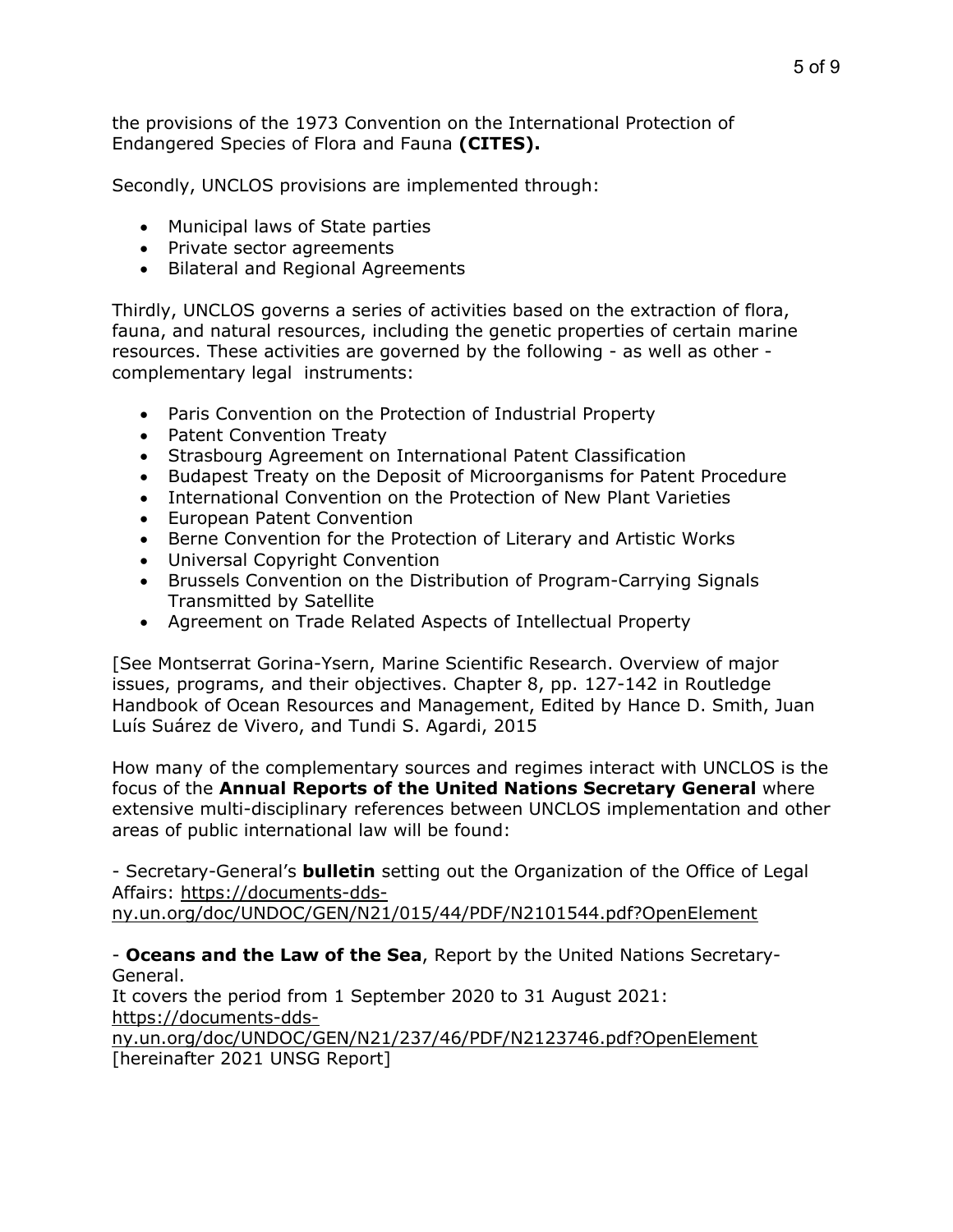**Dr. Patricio A. Bernal formally Executive Secretary IOC/UNESCO**, provides the following list on table 3.1. on p. 44 of his report [See Routledge Handbook of Ocean Resources and Management, Edited by Hance D. Smith, Juan Luís Suárez de Vivero, and Tundi S. Agardi, 2015]:

- International Labor Organization (ILO)
- Food and Agricultural Organization (FAO)
- UN Economic Scientific and Cultural Organization (UNESCO)
- International Civil Aviation Organization (ICAO)
- Intergovernmental Oceanographic Commission (IOC)
- World Health Organization (WHO)
- World Bank (WB)
- United Postal Service (UPU)
- International Monetary Fund (IMF)
- International Telecommunications Union (ITU)
- World Meteorological Organization (WMO)
- International Maritime Organization (IMO)
- World Intellectual Property Organization (WIPO)
- UNIDO
- UN-WTO
- UN-DESA
- UN-DOALOS
- UN Development Program (UNDP)
- UN Environmental Program (UNEP)
- International Atomic Energy Agency (IAEA)
- UNISDR
- UN University (UNU)
- UNOPS
- UN Framework Convention on Climate Change (UNFCC)
- Convention on Biological Diversity (CBD)

The above is not a comprehensive response to the inquiry, though it is intended as an aid for the Committee.

#### **5. What is the role of the International Maritime Organisation (IMO) and other international organisations in developing UNCLOS and the law of the sea?**

See expansive role of IMO. 2021 UNSG Report para 70: Ministerial Conference on Fishing Vessel Safety and Illegal, Unreported and Unregulated Fishing, held in 2019, IMO, Torremolinos Declaration on the Cape Town Agreement of 2012 on the Implementation of the Provisions of the Torremolinos Protocol of 1993 relating to the Torremolinos International Convention for the Safety of Fishing Vessels, 1977.

# **Challenges**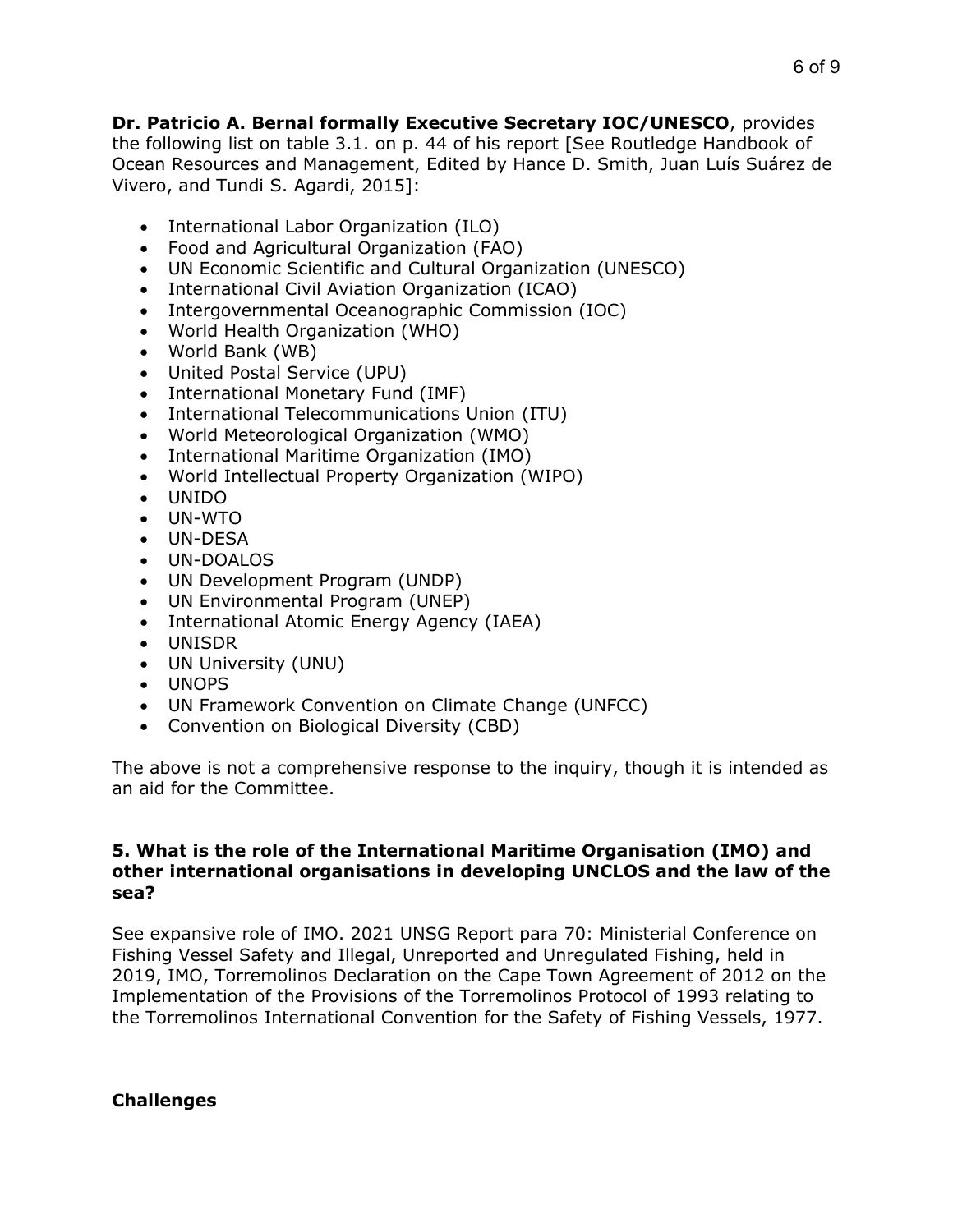**Climate change and the impact it has had/will have on the structures and provisions of UNCLOS (including trading routes, maritime boundaries, and the status of island ocean states)**

 Trading routes: IMO WB IMF IMB BIMCO Maritime Boundaries: ICJ, ITLOS Status of Island States: depends on habitability at high tide/sea level rise.

## **Maritime security and human rights at sea (including migration, modern slavery and human trafficking)**

Since the terrorist attacks of 9/11 in the USA, the IMO response with the ISPS CODE has improved considerably the safety of installations globally.

 Autonomous maritime vehicles (both commercial and military), cybersecurity, and other new technologies

See Gorina-Ysern and Mateos, https://ww[w.asil.org/insights/volume/14/issue/8/climate-change-and](.asil.org/insights/volume/14/issue/8/climate-change-and-)guidelines-argo-profiling-float-deployment-high-seas

• Regulation of access to economic resources, including on the deep seabed and in the water column, fishing, and the protection of resources such as undersea cables

See Gorina-Ysern, [https://www.asil.org/insights/volume/7/issue/22/legal](https://www.asil.org/insights/volume/7/issue/22/legal-issues-raised-)[issues-raised-](https://www.asil.org/insights/volume/7/issue/22/legal-issues-raised-)profitable-biotechnology-development-through-marine

CITES: https://cites.org/eng/parties/country-profiles/national-authorities

2021 UNSG Report para 71. Agreement to prevent Unregulated High Seas Fisheries in the Central Arctic Ocean entered into force on 25 June 2021

2021 UNSG Report para 72. Basel Convention on the Control of Transboundary Movements of Hazardous Wastes and their Disposal regarding plastic waste.

2021 UNSG Report para. 99. WTO talks on the elimination of harmful fisheries subsidies [Geneva from 30 November to 3 December 2021] a number of crucial international meetings are expected to be held in 2022 on fisheries issues, including Review Conference on the Fish Stocks Agreement and the review by the General Assembly on bottom fishing.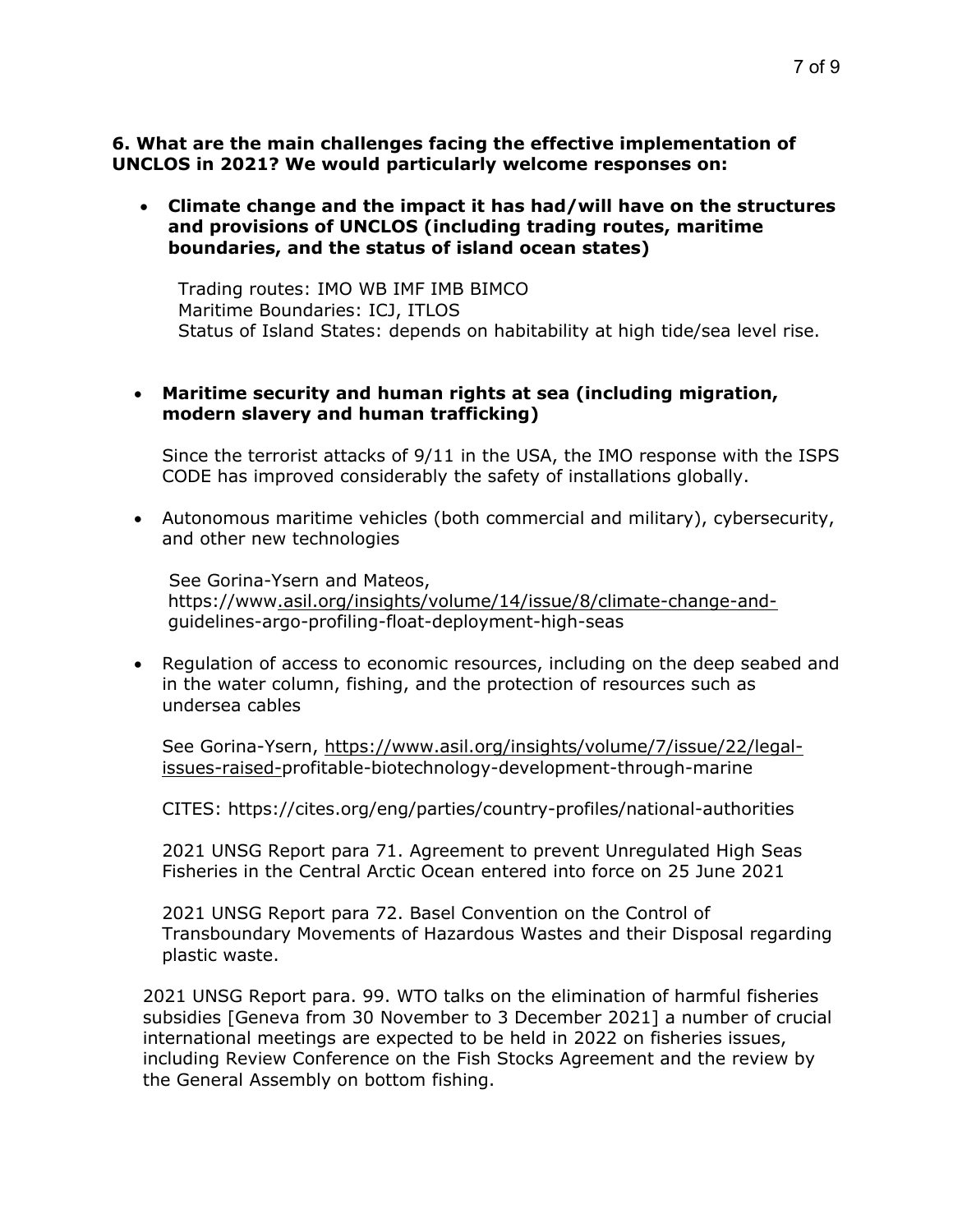Note: for the Fish Stocks Agreement see: [https://treaties.un.org/Pages/ViewDetails.aspx?src=IND&mtdsg\\_no=XXI-](https://treaties.un.org/Pages/ViewDetails.aspx?src=IND&mtdsg_no=XXI-7&chapter=21&clang=_en)[7&chapter=21&clang=\\_en.](https://treaties.un.org/Pages/ViewDetails.aspx?src=IND&mtdsg_no=XXI-7&chapter=21&clang=_en)

## **7. In light of these challenges, is UNCLOS still fit for purpose? Can or should UNCLOS be renegotiated to better address these challenges?**

With due respect, this question is akin to asking whether the UN Human Rights legal body of universal declarations, fundamental rights covenants, treaties, and agreements should be renegotiated, in light of the poor implementation in some regions of the world.

As H.E. Mary Robinson observed some time ago, when asked about the need for new human rights treaties, all the instruments we need are already in place. What is needed is the political will to implement them effectively.

The history of UNCLOS reaches back to the late 1960s, and it took some 30 years until its entry into force. The Committee might wish to estimate how long it would take to renegotiate UNCLOS provisions through the UN system, what would be the effect in the interim for the clarity of legal rules to be applied, which authority would be able to advice in that regard, whether this would lead to non-compliance in key areas, and the cost of participation and new accession for States facing financial hardships.

An effective approach to existing challenges may include assistance to State agencies lacking staff and technical capacity, extracting more political will from the recalcitrant, and putting pressure on all States and relevant agencies to implement UNCLOS and to integrate its provisions with existing legal regimes through Art. 311, Part XVII.

#### **UK's Maritime Strategy**

**8. What is your assessment of the UK's policy and practice within the current legal framework of the international law of the sea? Are the Government currently working to address any of the challenges outlined above?**

- Insufficient familiarity to answer this question.

#### **9. What should be the priorities for the UK Government regarding the future of UNCLOS and the international law of the sea? In what areas can or should the UK be a leader?**

The UK, as the leader of the Commonwealth, includes directly and/or indirectly a global population of 2.3 billion people. The impact of UK UNCLOS implementation and enforcement measures is felt globally.